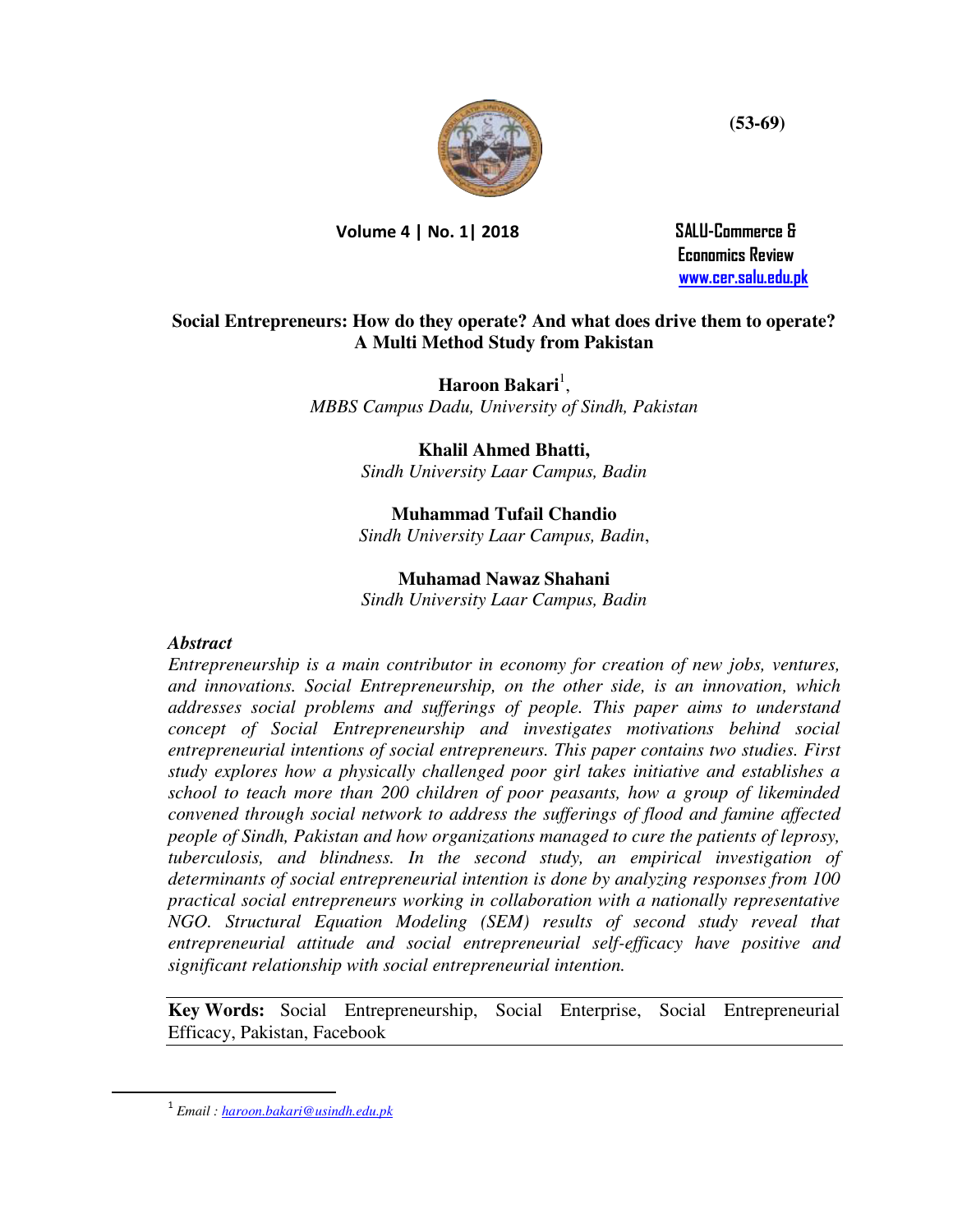# **1. Introduction**

Social entrepreneurship is gaining popularity worldwide. It refers to the arrangement of organizations, which combine entrepreneurial venture with social and welfare mission. In other words, social entrepreneurship is supposed to resolve social problems being faced by society at large through the actions of specialized people termed as social entrepreneurs who use business models for financing and marketing [\(Ip, Liang, Wu, Law,](#page-14-0)  [& Liu, 2018\)](#page-14-0). With the rising awareness, social entrepreneurship not only contributes towards jobs in nonprofit sector, it also helps marginalized people in supplementing their income through social mobilization of social entrepreneurs [\(Ruvio & Shoham, 2011\)](#page-15-0).

Research suggests that social entrepreneurship has deep roots in Europe and the United states, whereas, it is still in infancy in Asia [\(Ip et al., 2018\)](#page-14-0). Especially in Pakistan, social entrepreneurship is less known. Major reasons for the plight of social entrepreneurship in Pakistan are lack of governmental and academic support and inadequate understanding by the peoples. This research emphasizes the need to understand startup of social entrepreneurship (SE) systematically so that potential investors/supporters may build up a confidence in SE ventures through provision of basic knowledge about functioning of SE startups [\(Liu, Ip, & Liang, 2018\)](#page-15-1).

In Asia, major areas of interest for social entrepreneurs include education, health and food sector, where sufferings of marginalized and poor people are alleviated through the act of social entrepreneurship [\(Lacap, Mulyaningsih, & Ramadani, 2018\)](#page-14-1). In Pakistan too, various nonprofit organizations are working in these areas without being recognized as a part of major social entrepreneurship program. This paper aims to document some examples of social entrepreneurship from Pakistan also provides empirical evidence of what drives social entrepreneurs from Pakistan to follow this not-profit path of social entrepreneurship. This study is significant as it is first of its kind, which has explored this understudied topic in academic research. Secondly, this study is based on the data collected from practical social entrepreneurs about their motives and intentions to join this field. Previous researches in the social entrepreneurial intentions has mainly relied on the data from students of higher education institutes [\(Lacap et al., 2018\)](#page-14-1). This study also answers the call for research in social entrepreneurship in Asian context [\(Ip, Shih-Chia,](#page-14-2)  [Liu, & Liang, 2017;](#page-14-2) [Liang, Chang, Liang, & Liu, 2017\)](#page-15-2).

# **2. Literature Review**

The word Entrepreneur has roots from the French 'Entreprender' which itself has originated from German counterpart 'Unternehmen', both mean 'to undertake' [\(Cunningham & Lischeron, 1991\)](#page-14-3). In 1600 and 1700, French military has Entrepreneurs employed to build the bridges normally considered as risky jobs. French economists used this term for the people who undertake a business and bear risk in an uncertain environment. [\(Tan, Williams, & Tan, 2005\)](#page-15-3).

The Roberts Foundation primarily working for homeless people in America published a report titled 'New Social Entrepreneurs' in 1996, which gave rise to the concept of social entrepreneurship. Report defined New Social Entrepreneur as a nonprofit Manager who envisions social empowerment of marginalized people by including them in mainstream economic arena [\(Austin, Stevenson, & Wei](#page-13-0)‐Skillern, 2006; [Emerson & Twersky, 1996\)](#page-14-4).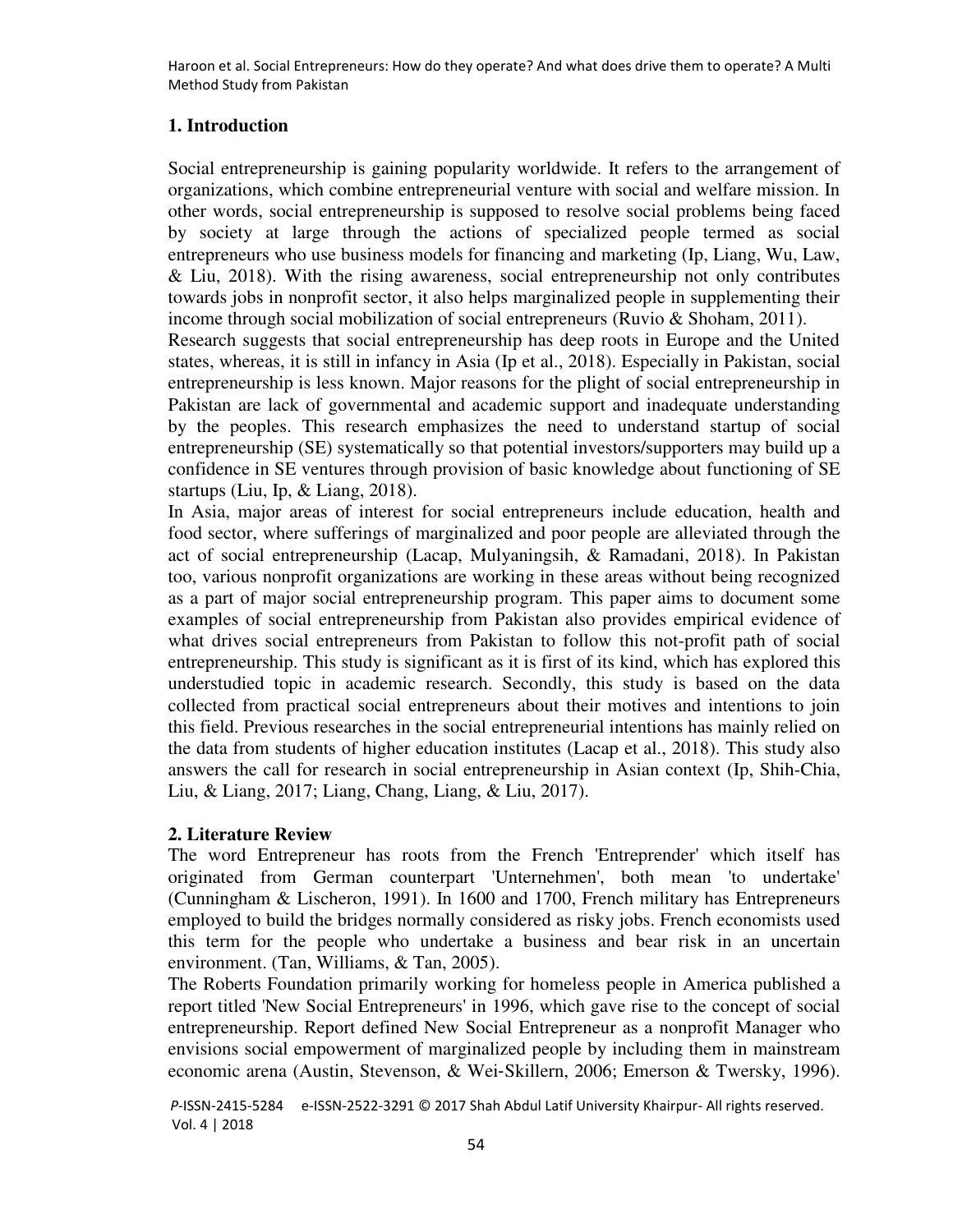Later on, the United Kingdom (UK) based think tank Demos that carries out research on different policy matters, in their report in 1997 argued that concept of welfare state has proved to be inefficient and ill equipped which let the people remain in dependency. Therefore, there is a need of social innovation triggered by Social Entrepreneurs who are supposed to mobilize under-utilized human and physical resources in order to address social needs [\(Leadbeater, 1997;](#page-14-5) [Peredo & McLean, 2006;](#page-15-4) [Zahra, Gedajlovic, Neubaum,](#page-16-0)  [& Shulman, 2009\)](#page-16-0).

### **2.1 Difference between Entrepreneur and Social Entrepreneur**

There is wide discussion to draw a line between entrepreneur and Social Entrepreneur. The most defining point is inclusion of word 'Social' in Social Entrepreneurship [\(Tan et](#page-15-3)  [al., 2005\)](#page-15-3) which gives rise to an idea that work of social entrepreneur are different from that of Entrepreneur (Business Entrepreneur). Views of different authors are summarized in Table1.

Major difference is that Social Entrepreneur strives for the wellbeing of society as a whole at the cost of either foregoing personal benefits or incurring personal loss whether or not his/her personal benefit is there, society as a whole gets the benefits [\(Tan et al.,](#page-15-3)  [2005\)](#page-15-3)whereas, motive behind the Entrepreneur's initiative is to maximize personal wealth.

| <b>Author</b>                  | <b>Social Entrepreneur</b>          | <b>Business Entrepreneur</b>     |  |  |  |
|--------------------------------|-------------------------------------|----------------------------------|--|--|--|
| $\boldsymbol{\&}$<br>(Steyaert | Long term Focus                     | <b>Short term Focus</b>          |  |  |  |
| <b>Hjorth, 2008)</b>           | Profit as means                     | Profit as end                    |  |  |  |
|                                | Profit to serve people              | Profit to earn more profit       |  |  |  |
|                                | <b>Social Objectives</b>            | <b>Personal Objectives</b>       |  |  |  |
|                                | Social justice                      | personal benefit                 |  |  |  |
|                                | mutilate vulnerabilities            | Exploit vulnerabilities          |  |  |  |
| (Dees, 1998)                   | <b>Social Cause</b>                 | Wealth is just measure of value  |  |  |  |
|                                | Wealth as means to an end           | Market driven                    |  |  |  |
|                                | work beyond market mechanism        | Focus on people who are able     |  |  |  |
|                                | focus on people who are unable to   | and willing to pay               |  |  |  |
|                                | pay                                 | skim the price potential         |  |  |  |
|                                | Rely<br>on subsidies,<br>mainly     | Rely on creation of resources    |  |  |  |
|                                | donations, volunteers               |                                  |  |  |  |
| (Martin<br>&                   | Value<br>for<br>large<br>scale      | Focus on Market to make profits  |  |  |  |
| <b>Osberg, 2007)</b>           | transformational<br>benefits<br>for | Personal monetary benefit        |  |  |  |
|                                | society                             | Profit is 'sine-qua-non'<br>(Pre |  |  |  |
|                                | Mission related work                | requisite)                       |  |  |  |

### **Table 1 Difference between Social Entrepreneur and Business Entrepreneur**

# **2.2 Social Enterprise, Social Entrepreneurship Social Capital Social Enterprise**

There is no internationally accepted hard and fast definition of Social Enterprise. Social Enterprise Council of Canada defines it as a business with blended purpose of generating income and providing social benefits. They use business model to bring social,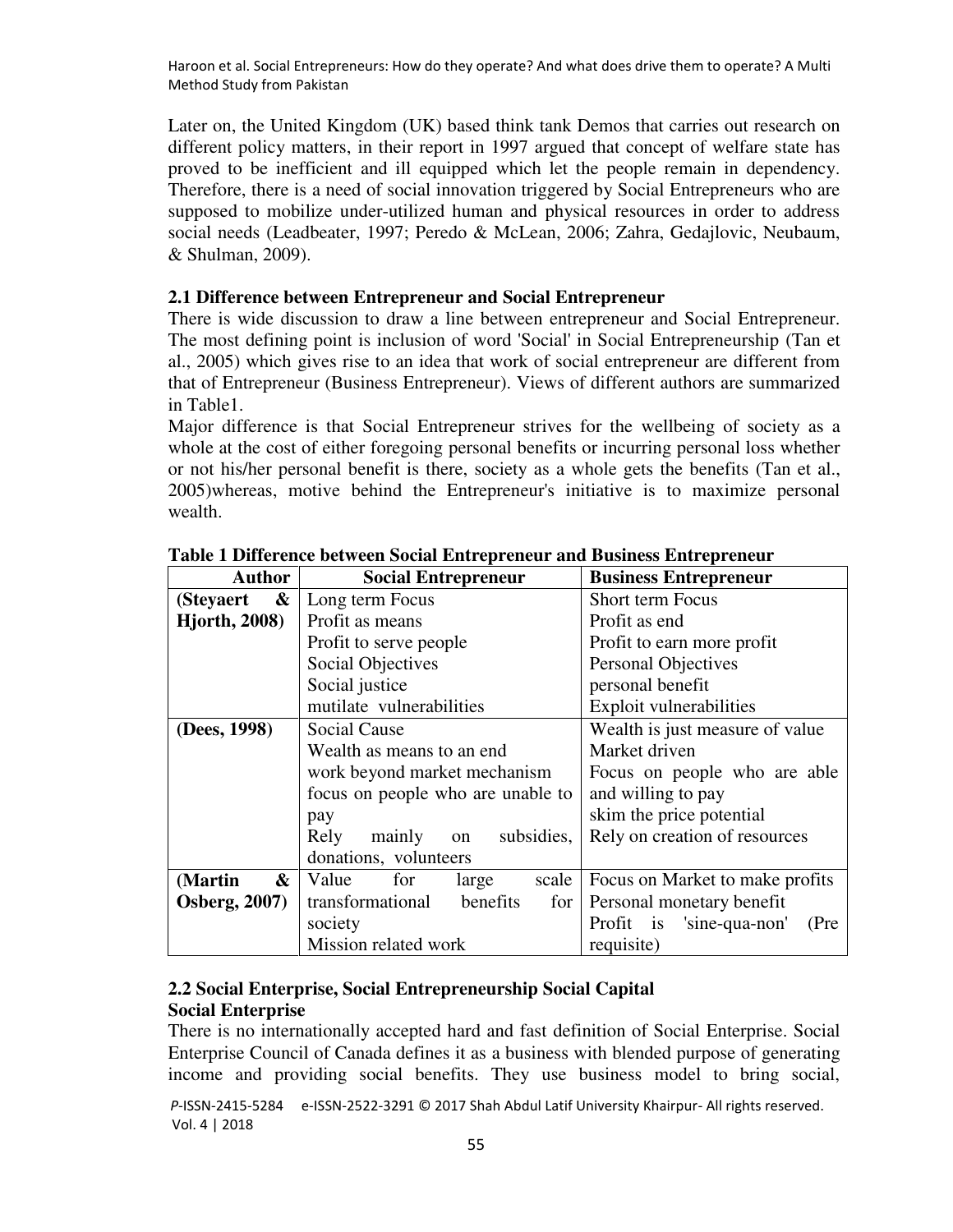environmental, and human justice. Social enterprises are established to provide benefit to the society as a whole [\(Wallace, 2005\)](#page-16-1) by integrating innovation in entrepreneurship with social purpose [\(Haugh, 2005\)](#page-14-7). Profits made but these profits are further re-invested in strengthening social enterprise.

### **2.3 Social Entrepreneurship**

Social Entrepreneurship is an area which allows socially responsible, accountable, selfmotivated person geared to bring a social change, create social value [\(Samer, 2012\)](#page-15-7), resolve social problem (Alword Brown and Letts, 2004), create awareness among masses for their basic rights, with no or little intention for their personal profit [\(Samer, 2012\)](#page-15-7).

As per different authors Social Entrepreneurs are mission leaders, emotionally charged, social value creator [\(Ruskin, Seymour, & Webster, 2016\)](#page-15-8), and visionary [\(Bornstein,](#page-13-1)  [2007\)](#page-13-1). They mobilize resources to achieve sustainable social development [\(Alvord,](#page-13-2)  [Brown, & Letts, 2004\)](#page-13-2), create social value [\(Gillian, Jay, & Kashonia, 2003\)](#page-14-8) when social markets fail without any explicit personal monetary benefits [\(Mair & Martí, 2006\)](#page-15-9) to provide economic justice to politically and financially marginalized segment of society [\(Martin & Osberg, 2007\)](#page-15-6). It is not true that Social Entrepreneurs have no profit motives at all rather they create a balance between profit objectives and moral and social obligations [\(Mair & Martí, 2006\)](#page-15-9).

Social entrepreneurs sometimes carry out the activities which are traditionally under the purview of State or the Governments but when State fails to achieve the objectives of welfare state, the opportunity is felt by the Social Entrepreneurs who make the difference by putting forward their efforts to satisfy some unmet needs [\(Thompson, Alvy, & Lees,](#page-15-10)  [2000\)](#page-15-10).

#### **2.4 Work and opportunities in Pakistan**

In Pakistan, it is an emerging field and a lot of work is needed to be done on many issues/fronts. The micro finance companies are doing better job on the model coined by Nobel Laureate Dr. Muhammad Yunus who is a world best known Bangladeshi entrepreneur in this sector [\(Bornstein & Davis, 2010\)](#page-13-3). The development and growth of this sector is encouraging in the Pakistan as they are serving the most ignored part of the population of the country. Government has promulgated Microfinance Institutions Ordinance 2001 to regulate MFCs Organizations such as, First Microfinance Bank Ltd, Kashf Foundation, Orangi Pilot Project (OPP), National Rural Support Programme (NRSP), Sindh Agricultural and Forestry Workers Coordinating Organization (SAFWCO), Sarhad Rural Support Programme (SRSP), and so many others in Pakistan. Which are playing a very vital part in upholding modernization, fostering businesspersons and social entrepreneurs and paying very critical and important contributions that are valuable modules knowledgeable to figure the arena of social entrepreneurship.

In the private sector of the country, this field is also emerging one and trying its level best to meet the basic needs of the unprivileged people of Pakistan. These institutions are playing key role to fulfill needs of the neediest population. These are playing significant role in the field of education, health care sector, environmental problems and many other as well. People of Pakistan are regarded as a charitable nation, as they give much funds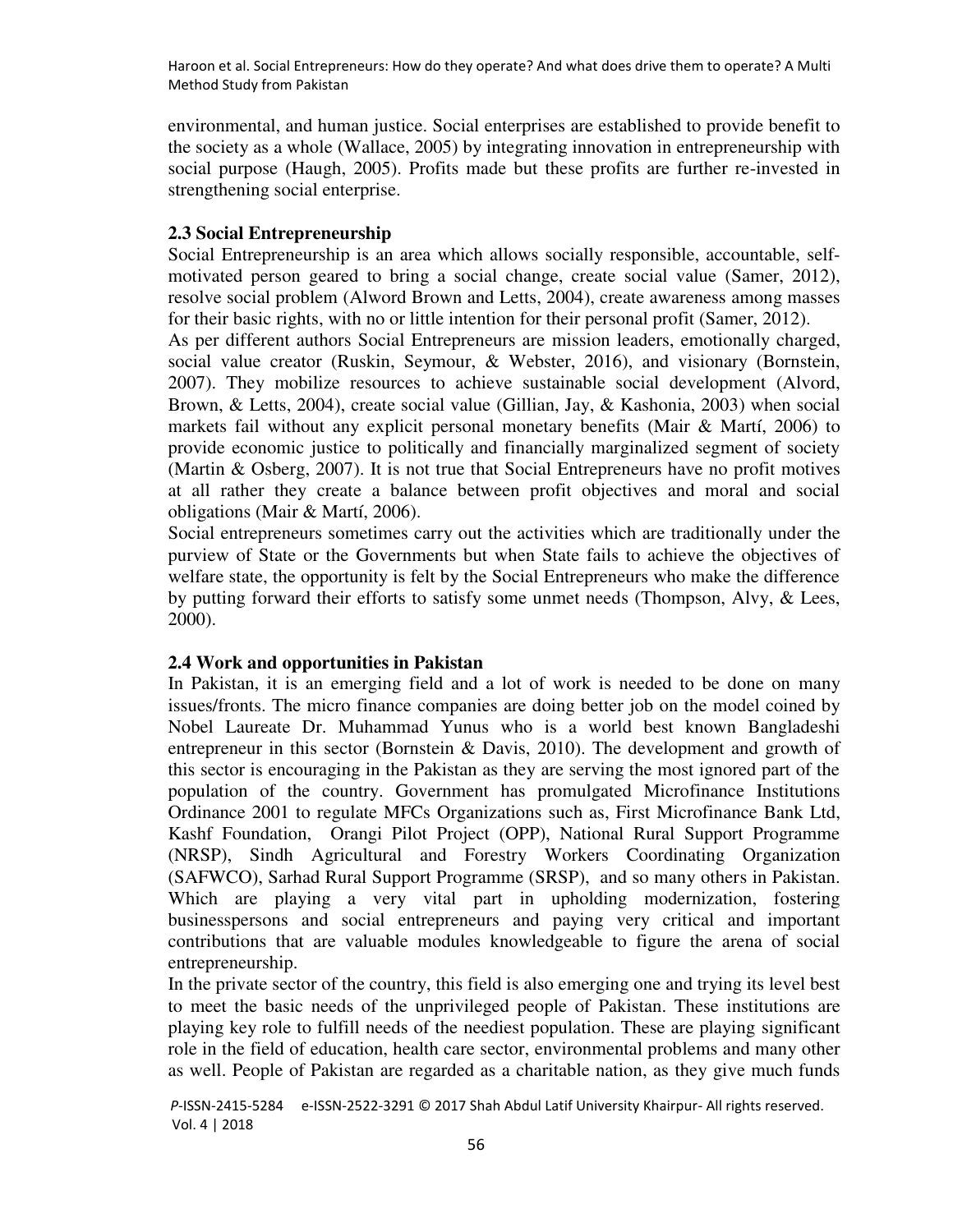for charity and pay voluntary Zakat [\(Maqsood & Laghari, 2003\)](#page-15-11). Although religious motivation is regarded as major factor in the 'giving' behavior, there is emerging trend among liberal factions of the society who also contribute towards the issues redressal and problem solution for their communities and society only on humane grounds. In the next section, we have given examples where some people on individual basis or group level have taken initiatives of social entrepreneurship.

#### **3. Research Methodology for the first study**

For the first study, the case study method for collection and analysis of data is used. This method is thought suitable strategy to answer the research question who ask 'how' and 'why' and 'where' control over events is not required [\(Robson, 1993;](#page-15-12) [Robson &](#page-15-13)  [McCartan, 2016\)](#page-15-13). The case study method is also used to understand the reasons, why a particular course of action was followed in a specific manner. What are the basic motivations behind such a decision? Traces of that specific action are then generalized to a whole. The case study method also helps to analyze particular situation in detail and refined circumstances will provide better inferences for future.

This research methodology is considered ideal to evaluate social phenomenon. Because wide research has been conducted in this field of social entrepreneurship, we have not found any ample quantitative research on this field so far. Literature review reveals that the work so far done is mainly qualitative and exploratory in nature. Focus has been given to describe and define the basic concepts, definitions, and theoretical framework in Social Entrepreneurship.

Present study employs multiple case study design, which focuses on some examples from Pakistan. The selected case studies are of basic types. One is to explore how an individual feels a need to mobilize resources and skills to solve a social problem. In second example, we have analyzed how like-minded individuals form a group through a social networking site to address social problems in a greater and wider arena. In third case, we have analyzed how well managed, well-structured formal organizations are formed to execute activities to eradicate social sufferings.

In first case, we have discussed about a very poor and handicapped girl who belongs to marginalized faction of society such as Hindu Kolhi tribe of far-flung area of Sindh who has struggled to open a school in her village without the help of any government or organization to educate more than 200 students in her school. In second and third case, we have taken different organization and explored their activities.

We have followed [Eisenhardt \(1989\)](#page-14-9) who has suggested following methods and techniques to analyze and interpret the case study data. 1) To look into case data 2) to find contrasting factors 3) to explore literature 4) to draw conclusion. To start we developed a system of categories. It is identified that what sort of sectors are normally addressed in social entrepreneurship related activities. We confined ourselves to major three sectors: 1) Education 2) health 3) provision of food as these are the most prominent sectors that always need intervention by social entrepreneurs for their ventures [\(Mair &](#page-15-9)  [Martí, 2006\)](#page-15-9).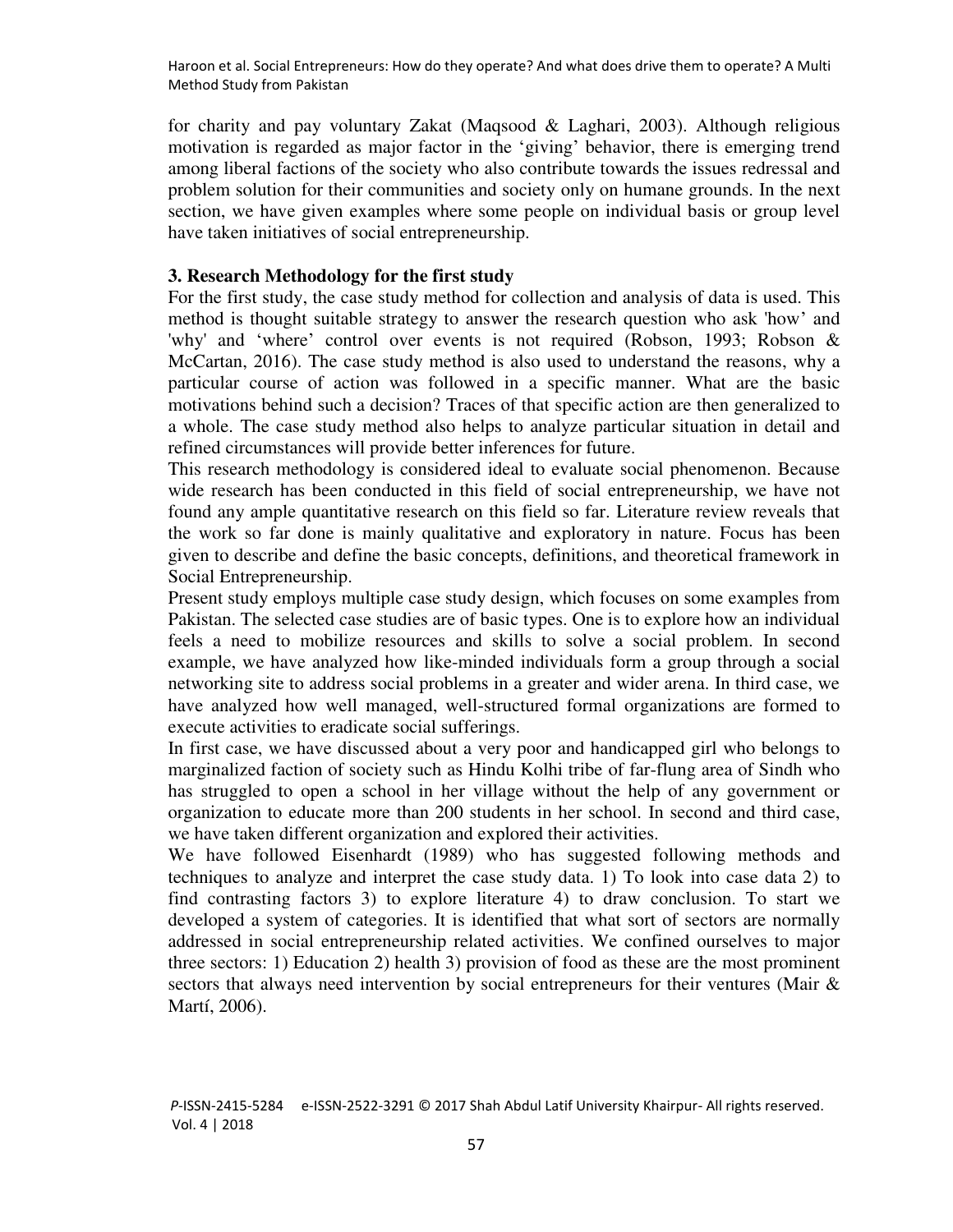#### **Cases**

### **Aasoo Baei - A symbol of Courage and Wisdom**

Aasoo Kolhi, 22, daughter of poor Hindu peasant caste, Kolhi started a school in her village Mina ki Dhani, near Umer Kot, Sindh, Pakistan. She was born healthy but because of non-provision/absence of qualified doctors in the village, she got treatment from a quack due to which her left leg stopped working. However, the detailed reasons of her disease has not yet confirmed from any authorized source. She became handicapped, but her disability did not come by her route to the light. She got her education from Umar kot some 20 kms away from her village as a day scholar. She completed intermediate and got herself enrolled for graduation from a local college. Her late father had a wish to see her as a schoolteacher. As she could not get government job of teaching, she decided to run her own school to teach students of her village on self-help basis. She established school in a small hut made of woods, clay and reeds/straw. She now teaches around 230 students in her self-made school without any help from any organization whether public or private.

One day, a group of social activists' along with local journalists visited her school and brought the matter to local media. Then she got attention of NGOs, Civil society representatives, and parliamentary representatives. Local senator visited her school and appreciated her efforts. Some other NGOs also stepped forward to help her in terms of provision of books, chairs and other material to the students of the school. Sindh government called Aasu Bai to visit Sindh Assembly during its session where members of provincial assembly highly admired and appreciated her efforts for the uplift of education in highly marginalized people of her village. Sindh Government has approved a school in the name of her father and promised to support her in the cause.

Talking to news reporters, the brilliant girl reiterated her stance for the struggle for the noble cause of education. She recalled words of her late father who used to say that a lamp could not replace the light of sun, yet it would be better to bring light to a small hut. Therefore, I have done it. I have started my journey from my village, which I could do. I wish that children of poor laborers of my village get education'', she said.

Sindh Assembly also passed a resolution to 'salute the strength and resilience of Aasu Bai who did not let her disability come in her way to prove herself as a remarkable example for Pakistani women with full zeal and zest. Resolution commended her selfless spirit for promoting education as way of progress and prosperity for poor girls of the area.

This is an example of Social Entrepreneurial spirit, which lies in an individual who bears a solid mind and consciousness and feels pain on the sufferings of people around her/him. Through this observation, a person feels need to eradicate that social problem, a cause of that suffering and then puts himself/ herself in field to fight against the problem.

#### **Sindh Facebook Friends Group - Use of Social Media for Social Entrepreneurship**

Mr. Ahmed Soomro, a teacher, and Dr. Barkat Noonari conceived the idea to helpout the famine affected people of Thar Desert some 400 km away from Karachi. They floated the idea on their Face book IDs. They soon received an overwhelming and positive response from many people: some contributed in the form of money, provision of medicine etc., whereas others participated in the entire process from collection to distribution of medicines and ration items among affected people. On 11 March 2014, the group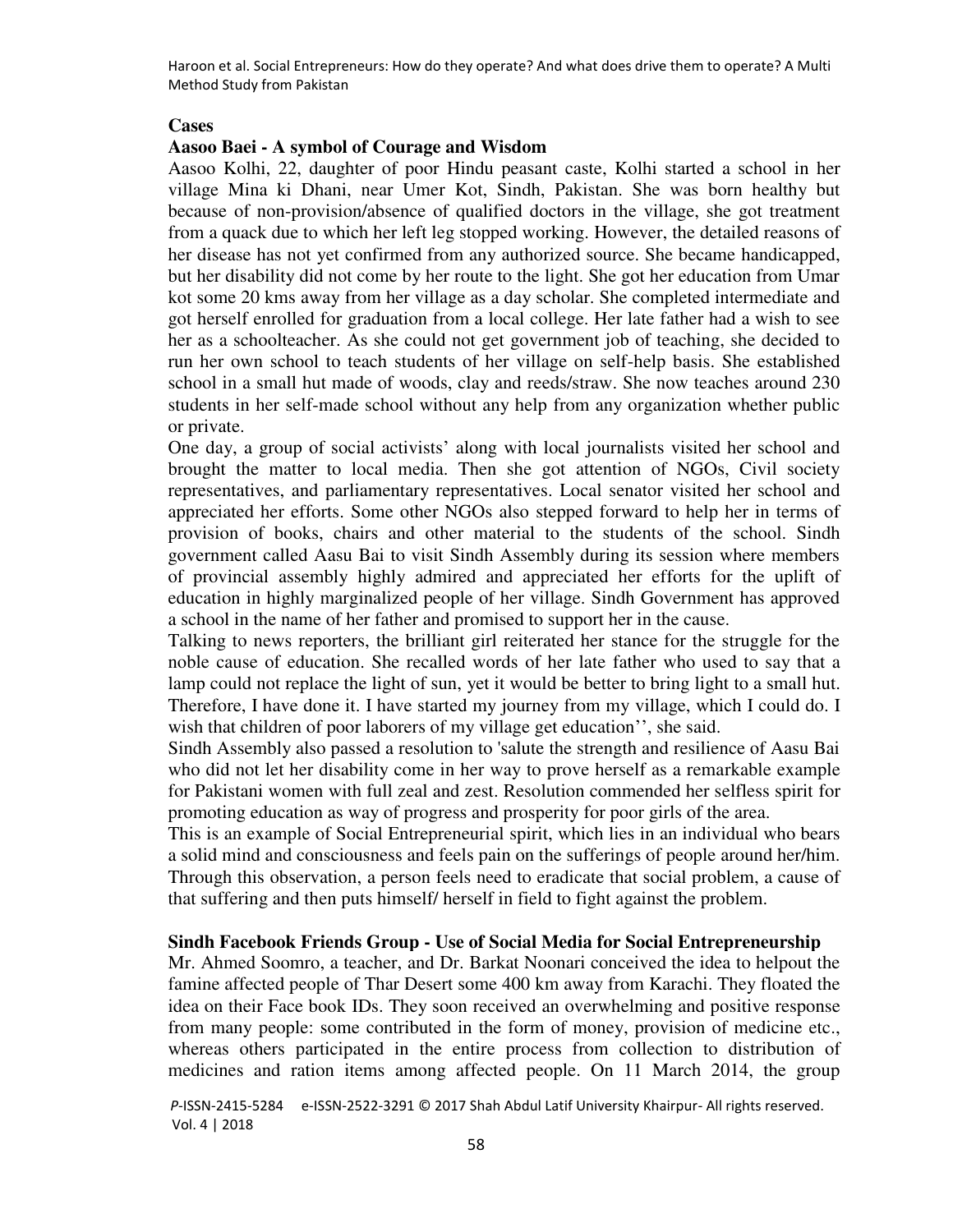established a 5-day free medical camp in villages of taluka Nangarparkar, Tharparkar District (Thar Desert). They provided medical treatment to 2000 poor patients of these far-flung areas who did not have access to the few public hospitals/ dispensaries and they were too poor to afford private clinics for their treatment. They also distributed food items to 100 households. After successful conduct of first camp, pictorial updates of event were shared on Face book along with details of finances received and consumed. It helped the group to create credibility, which further motivated philanthropist to contribute for the cause. Group received funds from the friends working overseas and was joined by other valuable volunteers from different occupations: a gynecologist, pediatrician, doctor of Internal medicine, general physician, professors, teachers, and other workers. With the cooperation and collective contribution, the group has carried out following activities so far:

### **Organizing Medical Camps**

Pakistan spends less than 3% of its GDP on healthcare. There is one physician available for 1250 people in Pakistan (World Bank, 2010). Majority of Pakistanis have either inadequate or no access to healthcare facilities. 10% of children die before reaching to the age of 5 year. Rural areas, which account 63% of total population, are worst examples of such phenomenon where no doctor is willing to serve there. Sindh Facebook friends Group, being aware of the sufferings of the people of Rural Sindh, established more than 50 camps in different areas around 400 KM away from Karachi. They served more than 20,000 people by providing them OPD services and free medicines.

### **Health Literacy**

Different specialist doctors including female gynecologists treated women with different diseases. They also conducted health literacy programs in order to create awareness among females who are the most ignored group of society with less than 20% literacy rate.

## **Provision of Food and Clothing to Needy**

The group also distributed clothes and food items to 1200 and 500 household respectively. These goods were purchased from the amount various philanthropic donated after interacting and developing the communications through Facebook page.

This group is an example of how an individual or a group of people create a social impact by identifying a social need and mobilizing social assets [\(Guclu, Dees, & Anderson,](#page-14-10)  [2002\)](#page-14-10). Availability of Social Media like Facebook has decreased the distances and facilitated the coordination of Social Entrepreneurial activities. The real time postings and updates enhance authenticity and credibility that further establish environment of trust and strengthen the bond.

## **Dr**. **[Ruth Pfau: Light to Pakistan's lepers](http://www.dawn.com/news/1094184/dr-ruth-pfau-light-to-pakistans-lepers)  Brief Profile**

**Dr. Ruth Katherina Martha Pfau** was born on 9 September 1929 in Leipzig Germany. She had four sisters and one brother. In her early age, she saw the horrific World War II (1939 - 1945). This war destroyed her home too. She graduated in medicine in 1950s. She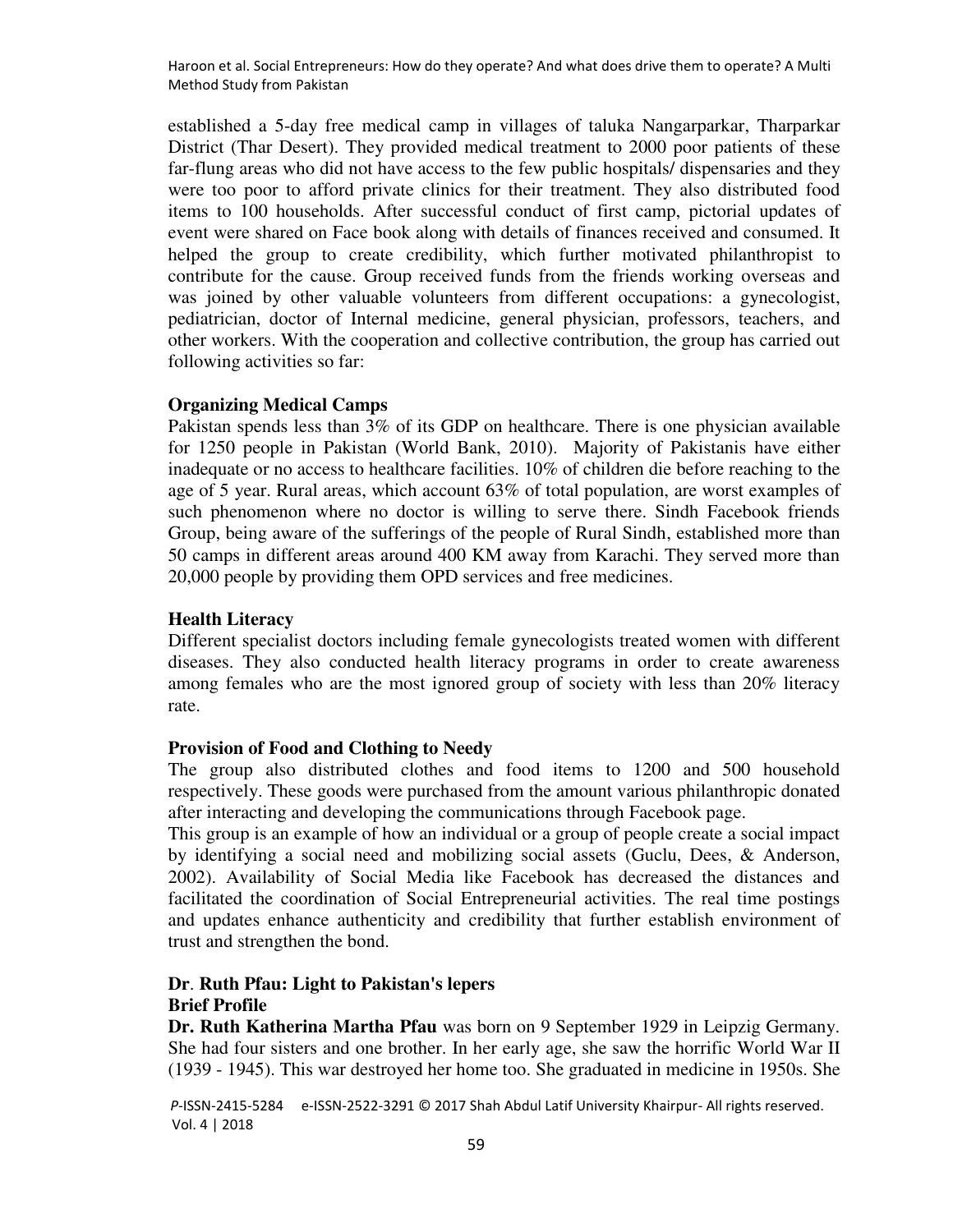was a determined woman to do something more important for the betterment of society. In 1960, she stayed in Karachi while travelling to India to join community services there. When she saw leprosy patients in pitiable conditions, she decided to dedicate her life to a noble cause of eradication of Leprosy. In 1996, World Health Organization declared Pakistan the first Asian Country being free of Leprosy. She received various honors and awards from Pakistan and Germany including Hilil e Imtiaz (Pakistan) and the order of the cross from Germany. She also received honorary doctorate degree from Agha Khan University, Islamabad.

## **Organizational Profile**

**Name of Organization** The [Marie Adelaide Leprosy Centre](http://en.wikipedia.org/wiki/Marie_Adelaide_Leprosy_Centre) 

This organization was first founded by Dr I K Gill to provide medical treatment to the patients of leprosy in Karachi. Dr Pfau joined in 1965. She remained there for the rest of her life

**Vision** Minimizing unjust differences in the health and social status of the underserved with equal opportunities.

**Mission**: To fight against leprosy, TB and blindness.

**Core Values:** Concern for fellow human beings, dignity for all, caring, sharing and listening, timely and quality service, commitment at all levels.

# **Achievements:**

# **Leprosy**

MALC has so far registered 54,960 patients, 53,860 (98%) of total patients received treatment and were cured. The number of patients, receiving multi drug therapy (MDT), has decreased from 2,489 in 1996 to 824 in 2010. Overall MDT cure rate has remained 97%. Success rate of 71 % achieved in case of comprehensive care.

#### **Tuberculosis**

MALC has established centers for diagnosis and treatment of tuberculosis throughout the country. More than 140,000 patients approached these centers for treatment of TB. 91% of these registered patients were cured.

#### **Blindness**

Besides curing leprosy and TB patients, MALC organization also strives to bring light in the lives of people with eyesight problems. Traditionally services to eye patients are regarded as a noble cause. Many organizations work in this field. MALC also cures about 25000 eye patients per year. Ninety percent of the cases are successful. Operations for cataracts are also carried out. Around 3000 patients are undergone surgeries with success rate of 90%. In addition to cure to prevention, MALC also envisaged a program to provide supplement of Vitamin 'A' to more than 95000 schoolchildren with Vitamin A deficiency.

### **Layton Rehmatullah Benevolent trust (LRBT)**

Layton Rehmatullah Benevolent Trust (LRBT) was founded by two businesspersons in 1984 in Tando Bago, remote area of District Badin, Sindh Province with a motive to establish mobile eye hospital. Initially PKR 1 million was invested for the cause. Their vision was to build and operate a hospital, which could provide free eye-treatment to the marginalized and unprivileged poor people of Pakistan so that 'no Pakistani should go blind because he/she could not afford treatment'. LRBT adheres to four guiding principles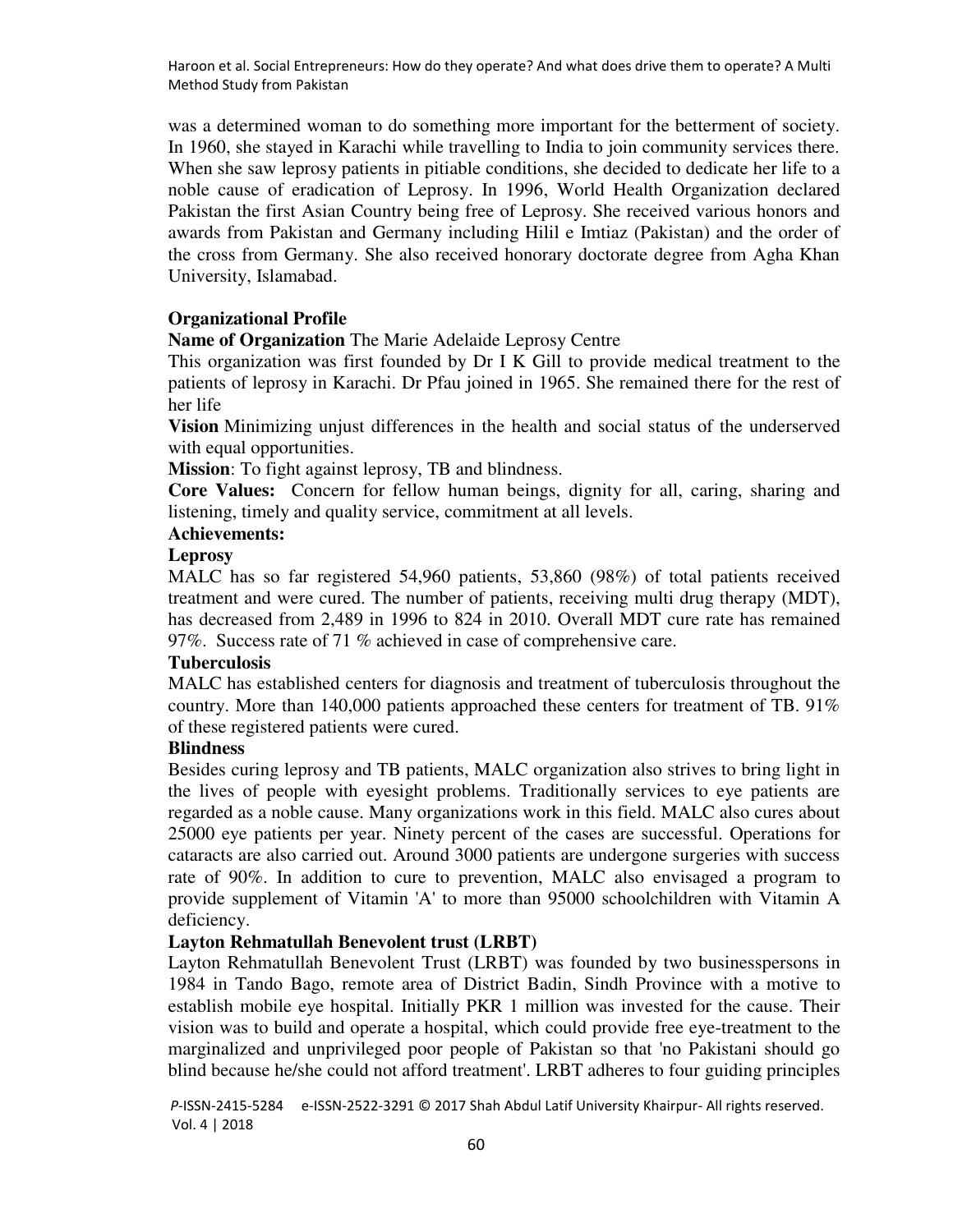that they call spirit of LRBT. 1) Provision of free treatment, 2) state of art equipment 3) service without any discrimination 4) treatment with compassion and dignity.

After the lapse of 28 years' journey, the service started from a small town has reached wide range recognition because of the establishment of 17 purpose-built hospitals and 54 clinics across Pakistan. These all hospitals and clinics are fully equipped with state of the art technology, well-furnished buildings, well-trained and managed staff. Patients are treated with full dignity. They are provided free treatment, which includes OPD, hospitalization, surgeries, free medicine, and accessories and food during stay in the hospitals.

#### **Study 2**

### **Determinants of Social Entrepreneurial Intentions: Insights from Practical Social Entrepreneurs**

Social entrepreneurship is an emerging field; however, there is neither consensus regarding its definition nor clarity regarding its scope [\(Bacq & Janssen, 2011\)](#page-13-4). Most academics agree that social entrepreneurs are the agents of small scale change meant to address local issues related to social and economic justice for the marginalized and unprivileged people [\(Austin et al., 2006;](#page-13-0) [Dees, 2017;](#page-14-11) [Martin & Osberg, 2007;](#page-15-6) [Nicholls,](#page-15-14)  [2008\)](#page-15-14). Social entrepreneurs are highly active people who take up the task of governments and provide social good. What drives them to do this is a matter of scholarly research as the literature so far explains how social entrepreneurs operate but why they operate and what drives them to follow a non-profitable path is a subject of research that most scholars call for [\(Ruskin et al., 2016\)](#page-15-8). This study fills this gap and provides an empirical investigation of a model developed through integrating elements of social cognitive theory and theory of planned behavior by taking up the responses from practical social entrepreneurs working in not for the profit network in Pakistan. Next section briefly describes theoretical framework followed by results of statistical analysis.

#### **4. Theory and Hypotheses**

How an intention is formed, is best described by theory of planned behavior [\(Ajzen,](#page-13-5)  [1991\)](#page-13-5), which states that actual behavior is function of intention and the intention is dependent upon (a) attitude, (b) subjective norm (c) perceived behavioral control. Intentions are assumed to capture the motivational factors that influence behavior; they are indications of how hard people are willing to try, of how much of an effort they are planning to exert to perform the behavior. As a rule, the stronger the intention to engage in a behavior, the more likely should be its performance. Attitude toward the behavior and refers to the degree to which a person has a favorable or unfavorable evaluation or appraisal of the behavior in question [\(Jimmieson, Peach, & White, 2008\)](#page-14-12). The second predictor is a social factor termed subjective norm: it refers to the perceived social pressure to perform or not to perform the behavior. Such pressure is increased when a faction of a society is continuously suffering from social evils, injustice and is deprived of basic rights. Then the people inclined towards supporting the needy feel it as a moral and social duty to innovate new ideas to help such community. Thus, such mechanism may become precursor to social entrepreneurial venture. The third antecedent of intention is the degree of perceived behavioral control, which, as we saw earlier, refers to the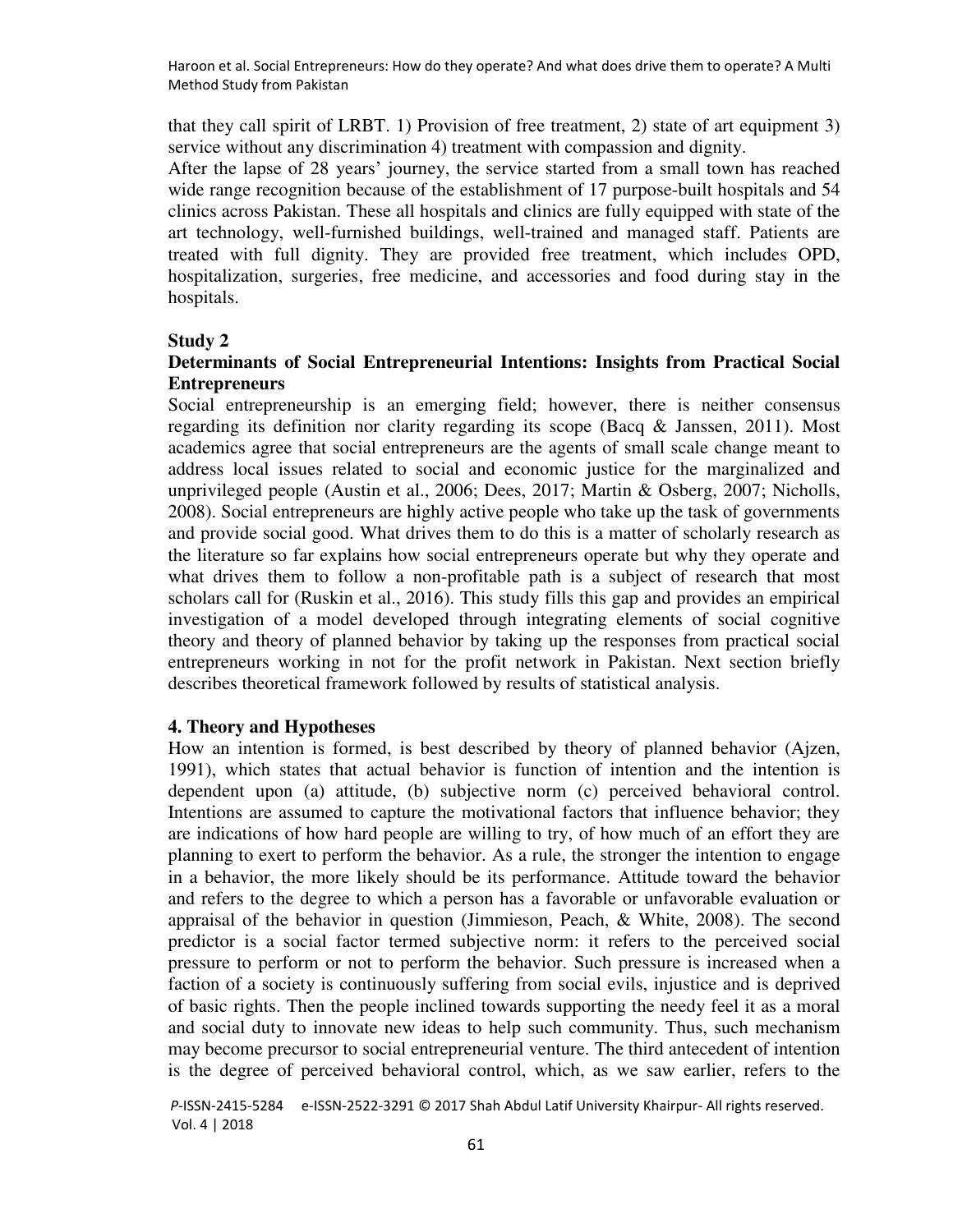perceived ease, or difficulty of performing the behavior and it is assumed to reflect past experience as well as anticipate impediments and obstacles. Behavioral control also includes individual capacity to perform certain behaviors and likely support or provision of resources from other people in the course of activity. In other words, form of support and applause a person receives when one takes a corrective action to eradicate certain social evil such as poverty or illiteracy, works as a reinforcement of that behavior.

Social Cognitive Theory [\(SCT; Bandura, 1986\)](#page-13-6) illustrates that behavior is the function of personal and environmental characteristics. In other words, people's intentions and actions (behavior) is dependent upon their beliefs, physical characteristics, emotion, cognitive competencies (person) and social and cultural surroundings (environment). Personal characteristics not only include age, race, ethnicity, profession but also include competencies, capacities, education, skills emotional and cognitive capacities. [Biraglia](#page-13-7)  and Kadile (2017) based on model of SCT tested role of passion and creativity on the formation of entrepreneurial intention. They used the data from student samples drawn from American Home brewers. They found positive relationship of creativity and passion with entrepreneurial intention and mediating role of self-efficacy. Authors also suggested checking role of self-efficacy in entrepreneurial intention in non-western contexts using sample of active entrepreneurs. This study following this call for research uses sample of active social entrepreneurs to validate the link of social entrepreneurial efficacy and SEI. Another study of multiple samples also used theory of planned behavior to identify determinants of social entrepreneurial intentions. The study found support for the model based on TPB [\(Hockerts, 2017\)](#page-14-13). Based on above literature, following hypothesis are drawn:

#### **4.1 Hypotheses:**

- H1. Attitude will be positively and significantly related with Social Entrepreneurial Intention.
- H2 Subjective Norm will be positively and significantly related with Social Entrepreneurial Intention.
- H3 Behavioral Control will be positively and significantly related with Social Entrepreneurial Intention.
- H4 Self Efficacy will be positively and significantly related with Social Entrepreneurial Intention.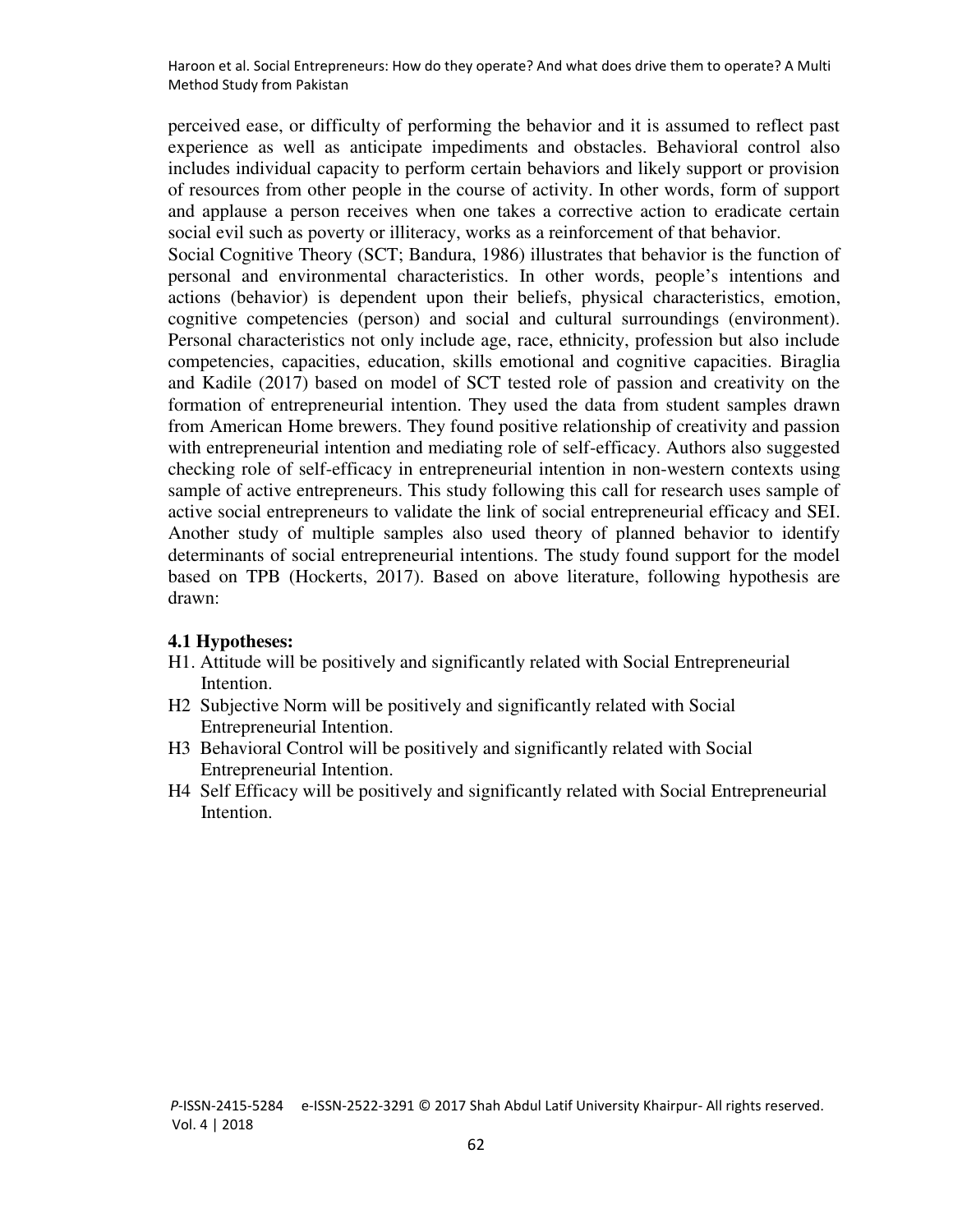# **Figure 1 Theoretical Framework**



## **5. Methods and measurements**

For this study, the population was the entrepreneurs involved in community development organizations formed by local division of a national NGO in Pakistan working in Badin district that formed Community organizations (COs) in their villages and their COs were members of Local Support Units (LSOs) at Union Council level. They were responsible for planning to resolve problems such as poverty, unemployment, capacity building by utilizing their own resources or seeking help from Government and Non-Governmental institutions. With the help of divisional manager after seeking permission from main headquarter based in Islamabad, 50 villages in different union councils were visited. 120 responses were collected out of which 100 responses were found usable and retained for further analysis.

#### **Measures**

[Liñán and Chen \(2009\)](#page-15-15) developed scales of attitude, subjective norm and behavioral control for entrepreneurial intention. This study adapted these scales to suit for the social entrepreneurs. For measurement of social efficacy, this study used the scale developed by [\(Biraglia & Kadile, 2017\)](#page-13-7) who investigated role of passion and self-efficacy in forming of EI in students' sample. The responses were collected on 5-point Likert scale ranging from 1 strongly disagree to 5 strongly agree.

#### **Measurement model**

To determine the validity of the variables contained in conceptual framework, the confirmatory factor analysis was done using AMOS 18.0 software. Values of CFA  $(0.917)$ , IFI  $(0.919)$ , GFI  $(.90)$  and relative Chi Square  $(1.379)$  are equal to or above threshold thus indicate better fitness of model to the data used in this study. Values obtained, and their thresholds are summarized in table 1.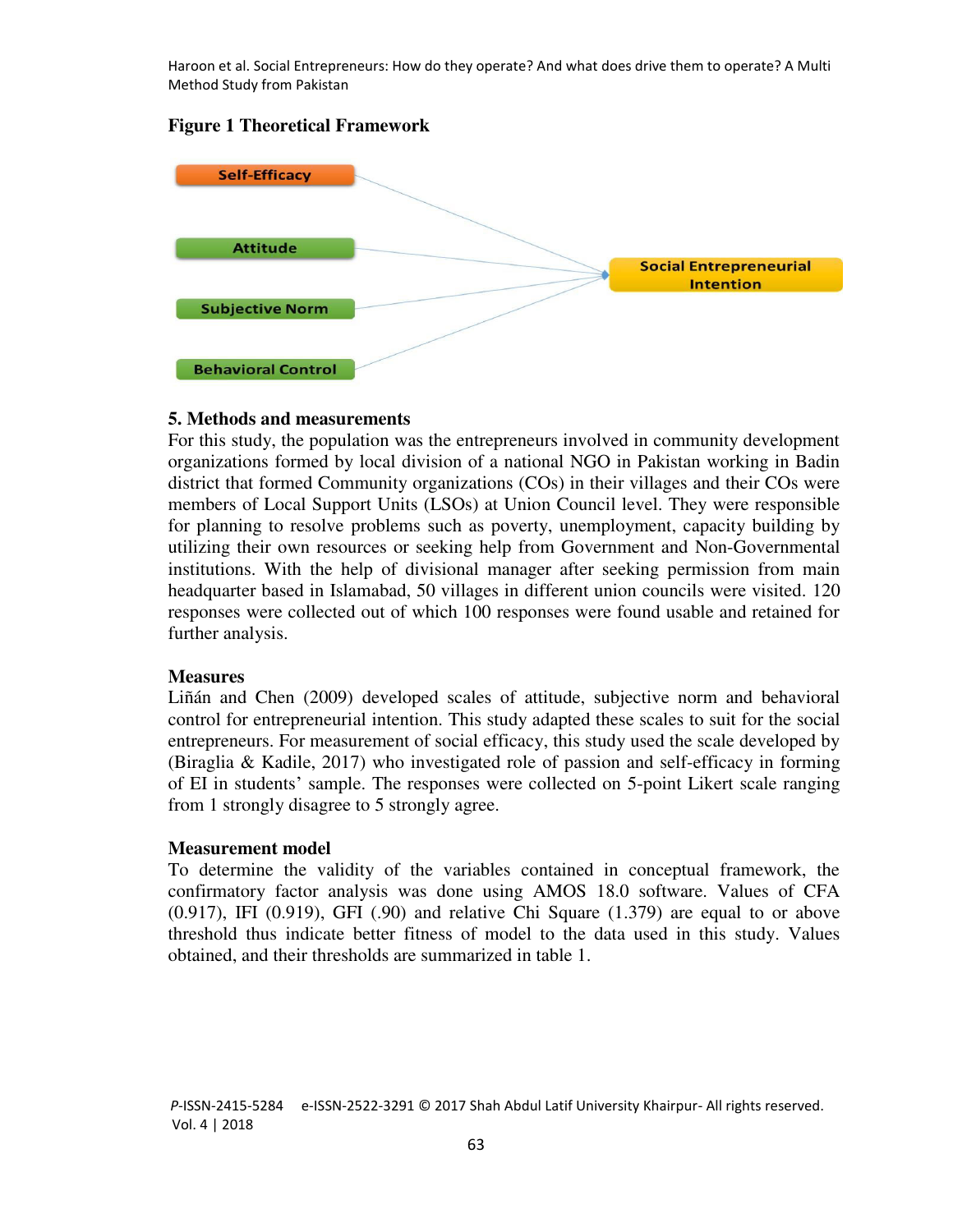| Fit Index    | Value | Acceptable range | Reference                   |  |
|--------------|-------|------------------|-----------------------------|--|
| Chi-square   | 1.379 | $\leq$ 2 or 3    | (Kline, 2015)               |  |
| GFI          | 0.806 | >0.9             | (Byrne, 2016)               |  |
| IFI          | 0.919 | >0.9             | (Byrne, 2016)               |  |
| CFI          | 0.917 | >0.93            | (Byrne, 2016)               |  |
| <b>RMSEA</b> | 0.60  | <0.08            | (Bentler & Bonett, 1980; Hu |  |
|              |       |                  | & Bentler, 1999)            |  |

#### **Table 2 Model Fit**

### **Reliability**

Reliability of latent constructs used in the measurement model was tested through the calculation of Cronbach's Alpha. [Hair, Black, Babin, Anderson, and Tatham \(2006\)](#page-14-16)  suggest value of Cronbach alpha greater than 0.7 indicates better reliability of the scale. Results obtained through SPSS indicate that Cronbach's alpha values of social entrepreneurial intention construct, attitude, subjective norm, perceived behavioral control and social entrepreneurial efficacy were .887, .742, .744, .860, .800 thus, indicate better reliability of scales used in this study.

## **Structural Model**

Structural model is developed to test the relationship among study variables as per hypothesis. In our model, three elements of TPB such as attitude, subjective norm, behavioral control, and one element of SCT such as Social Entrepreneurial self-efficacy were used as independent variables and their impact upon Social Entrepreneurial Intention was tested through structural equation modeling (SEM).

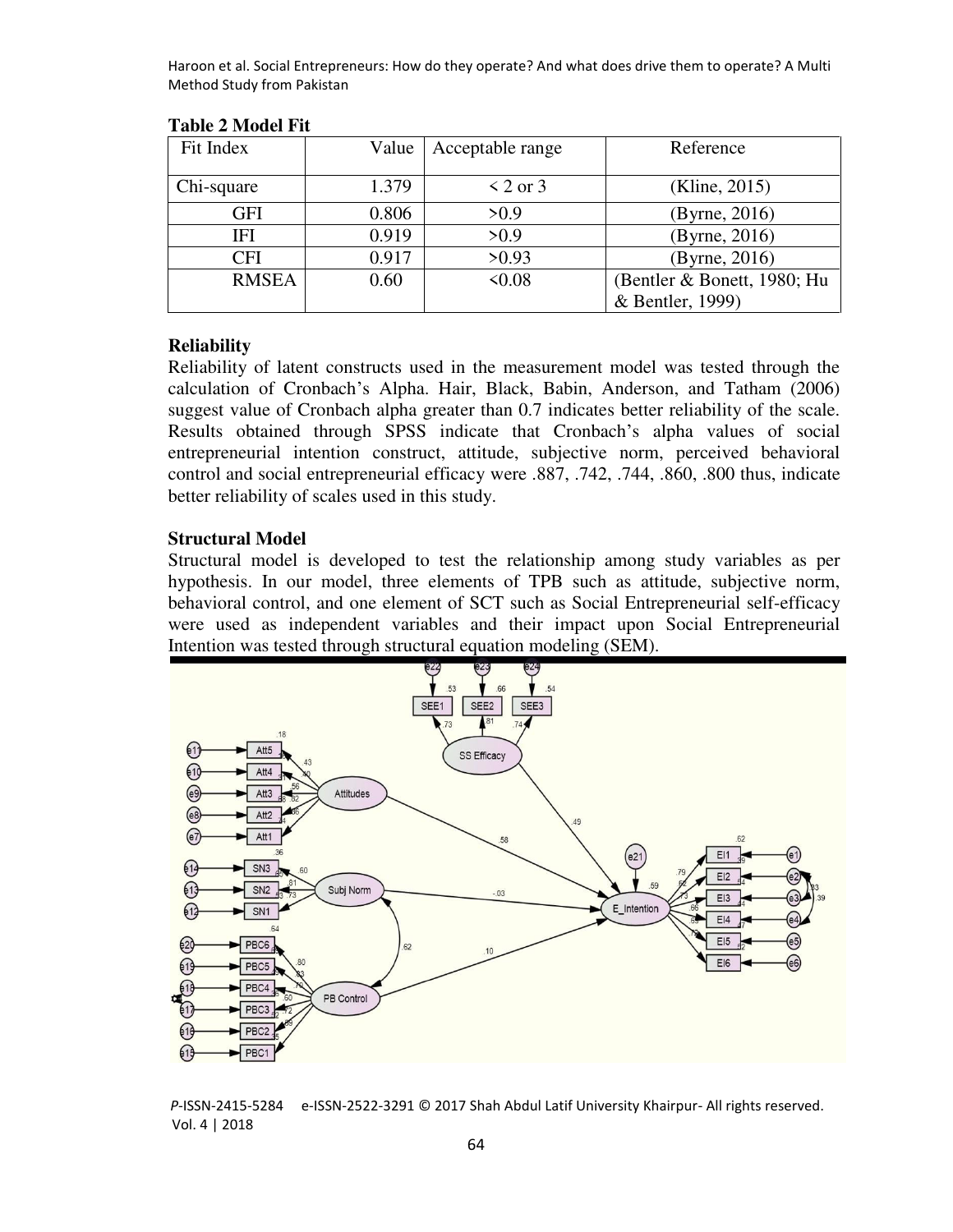# **Figure 2 Structural Model**

Figure 1 indicates the direction of paths from independent variables to dependent variables and table 3 enlists the strength of regression coefficients and p-value. Results indicate that attitude and social entrepreneurial efficacy have positive and significant relationship with social entrepreneurial intention ( $\beta$  = .581; p<.001), and ( $\beta$  = .495; p<.001) respectively. Whereas, paths from subjective norm and behavioral control and SEI were insignificant.

| <b>Variables</b>          |       | <b>Estimate</b> | <b>P-Value</b> | <b>Hypothesis</b> |
|---------------------------|-------|-----------------|----------------|-------------------|
| Attitude                  | S.E.I | .581            | ***            | Accepted          |
| Subjective Norm           | S.E.I | $-.034$         | .798           | Rejected          |
| <b>Behavioral Control</b> | S.E.I | .101            | .431           | Rejected          |
| Self-Efficacy             | S.E.I | .495            | ***            | Accepted          |

## **Table 3 Regression Coefficients**

## **6. Discussion**

This is the first study that may have reported results of empirical analysis of determinants of social entrepreneurial intention of active social entrepreneurs from developing country like Pakistan. Based on the available literature, model was developed to test the impact of entrepreneurial attitudes towards social entrepreneurship and their belief in the capabilities i.e. social entrepreneurial efficacy in the formation of intention to undertake social venture. This study found positive impact of attitude and self-efficacy with SEI. The results are consistent with the literature (e.g. [Biraglia & Kadile, 2017;](#page-13-7) Linan & Chen, [2009\)](#page-15-15). Insignificant results with regard to subjective norm and behavioral control warrant further investigation. One possibility of these insignificant results may be the fact that since entrepreneurs in this sample was the people who received the trainings from the NGO and were chosen people from the community. Therefore, they may have stronger attitude and perception of self-efficacy than effect of other pressers on their intention.

## **7. Limitations and future recommendations**

This study may not be free from any limitations. One possible limitation may be the small sample size and limitation of particular region. Therefore, there may be the issues with generalizability of the results across other regions. The second limitation may be use of cross sectional data. Future research may use the longitudinal data to ascertain the causality among variables. This study used theory of planned behavior and social cognitive theory to explain the mechanism of social entrepreneurial intention. There may be some other determinants of SEI such as individual and socio-cultural factors [\(Singh,](#page-15-16)  [Rhoads, & Marinova, 2016\)](#page-15-16). Another possible future avenue may be to conduct a study inviting responses from social entrepreneurs and business entrepreneurs to compare determinants of their entrepreneurial intentions to know exactly what differentiates business entrepreneurs from that of social entrepreneurs in terms of their underlying intention for engagement in entrepreneurial activities. This is carried out by conducting two separate studies and summarizing their results in single study to add to the knowledge (thanks to worthy reviewer for this insightful suggestion).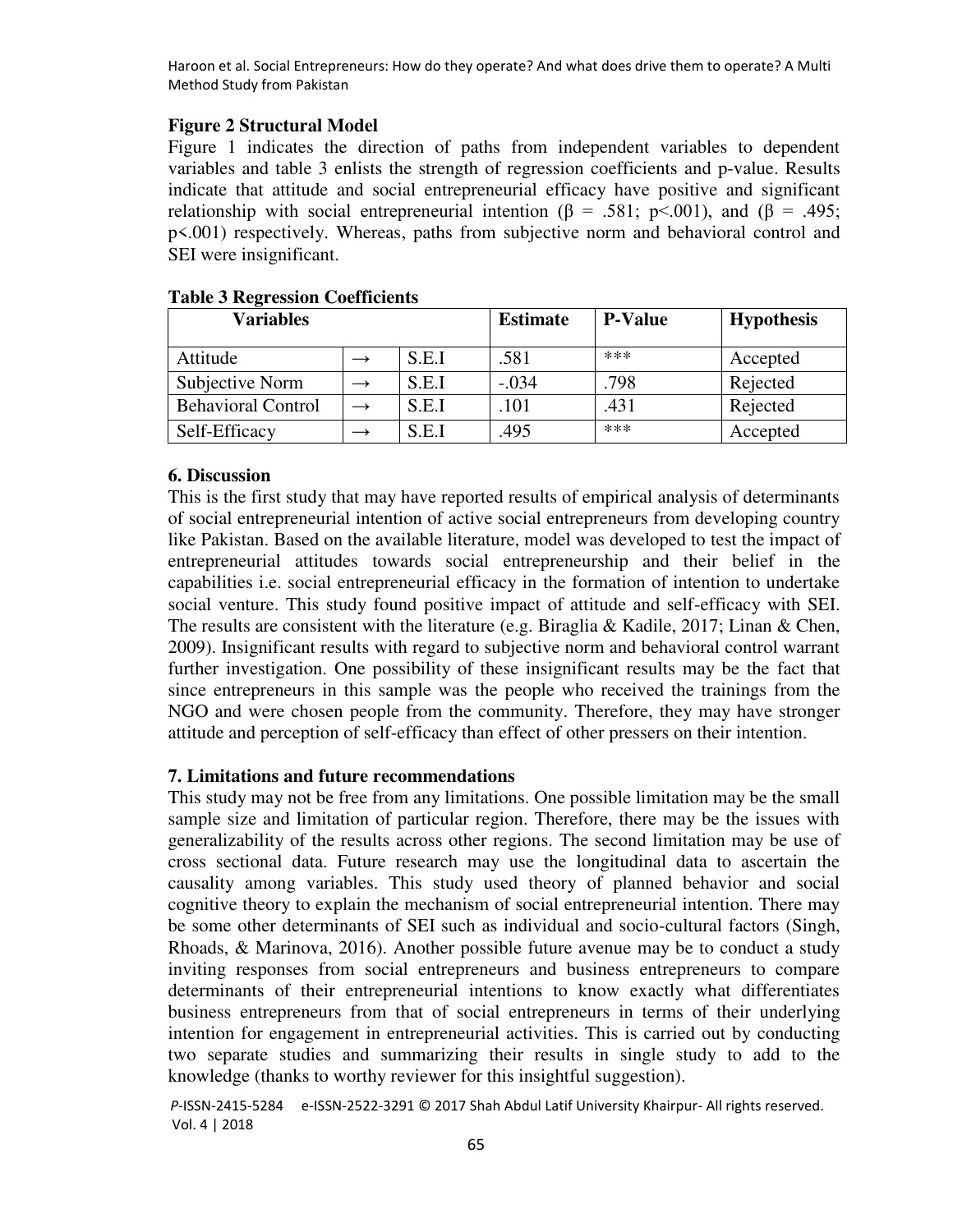# **8. Conclusion**

This study has reviewed literature of the existing complexities around definitions of key terms in literature of social entrepreneurship and placed significant cases/examples of social entrepreneurial ventures initiated by individuals, virtual groups and organizations. The empirical portions of this study have attempted to unearth determinants of social entrepreneurial intention. This study has found attitude and self-efficacy as strong predictors of SEIs. The results imply that policy makers should develop attitude of activists by providing them opportunities to learn about entrepreneurial ventures and strengthening their capacities by imparting training, providing them resources and boosting their self-efficacy. The results of this study are practically relevant for Pakistani context where the situation of poverty, illiteracy, access to fresh water, women empowerment and awareness of basic rights is at stake. Therefore, there is need to boost and motivate activists from within the communities to take the charge of solving social evils through the process of Social Entrepreneurship.

# **References**

<span id="page-13-5"></span>Ajzen, I. (1991). The theory of planned behaviour. *Organizational Behaviour and Human Decision Processes, 50*(2), 179-211. doi:10.1016/0749-5978(91)90020-T

<span id="page-13-2"></span>Alvord, S. H., Brown, L. D., & Letts, C. W. (2004). Social entrepreneurship and societal transformation: An exploratory study. *The Journal of applied behavioral science, 40*(3), 260-282.

<span id="page-13-0"></span>Austin, J., Stevenson, H., & Wei‐Skillern, J. (2006). Social and commercial entrepreneurship: Same, different, or both? *Entrepreneurship Theory and Practice, 30*(1), 1-22.

<span id="page-13-4"></span>Bacq, S., & Janssen, F. (2011). The multiple faces of social entrepreneurship: A review of definitional issues based on geographical and thematic criteria. *Entrepreneurship & Regional Development, 23*(5-6), 373-403.

<span id="page-13-6"></span>Bandura, A. (1986). *Social foundations of thought and action: A social cognitive theory*. Englewood Cliffs, NJ: Prentice-Hall, Inc.

<span id="page-13-9"></span>Bentler, P. M., & Bonett, D. G. (1980). Significance tests and goodness of fit in the analysis of covariance structures. *Psychological bulletin, 88*(3), 588-606. doi:10.1037/0033-2909.88.3.588

<span id="page-13-7"></span>Biraglia, A., & Kadile, V. (2017). The role of entrepreneurial passion and creativity in developing entrepreneurial intentions: Insights from american homebrewers. *Journal of Small Business Management, 55*(1), 170-188. doi:10.1111/jsbm.12242

Bornstein, D. (1998). Changing the world on a shoestring. *Atlantic Monthly, 281*(1), 34- 38.

<span id="page-13-1"></span>Bornstein, D. (2007). *How to change the world: Social entrepreneurs and the power of new ideas*: Oxford University Press.

<span id="page-13-3"></span>Bornstein, D., & Davis, S. (2010). *Social entrepreneurship: What everyone needs to know*. New York: Oxford University Press.

<span id="page-13-8"></span>Byrne, B. M. (2016). *Structural equation modeling with AMOS: Basic concepts, applications, and programming*: Routledge.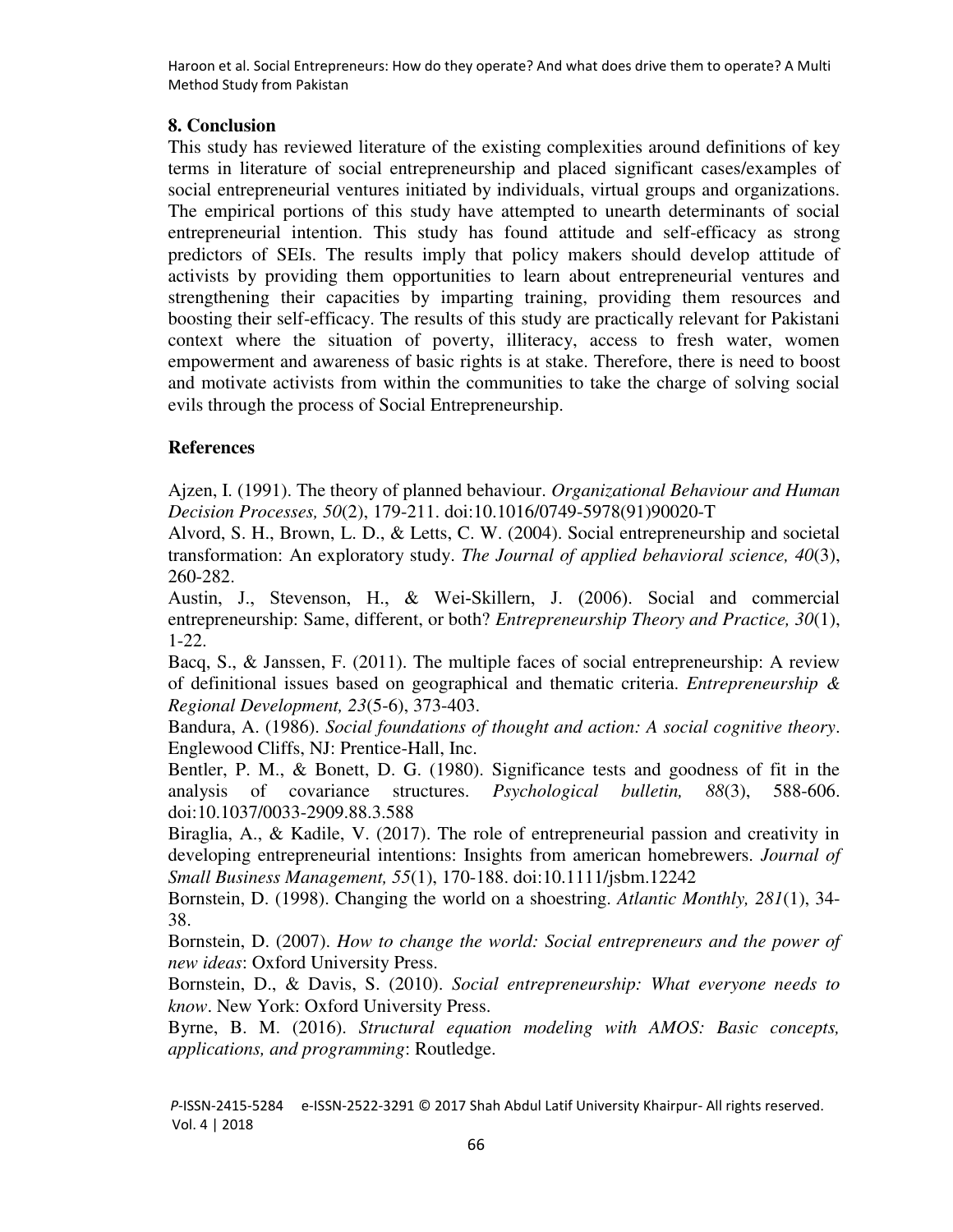<span id="page-14-3"></span>Cunningham, J. B., & Lischeron, J. (1991). Defining entrepreneurship. *Journal of Small Business Management, 29*(1), 45.

<span id="page-14-6"></span>Dees, J. G. (1998). Enterprising nonprofits. *Harvard Business Review, 76*, 54-69.

<span id="page-14-11"></span>Dees, J. G. (2017). The meaning of social entrepreneurship. In *Case Studies in Social Entrepreneurship and Sustainability* (pp. 34-42): Routledge.

<span id="page-14-9"></span>Eisenhardt, K. M. (1989). Building theories from case study research. *Academy of management review, 14*(4), 532-550.

<span id="page-14-4"></span>Emerson, J., & Twersky, F. (Eds.). (1996). *New social entrepreneurs: The success, challenge and lessons of non-profit enterprise creation*: The Roberts Foundation, The Homeless Economic Development Fund.

<span id="page-14-8"></span>Gillian, S. M., Jay, W., & Kashonia, C. (2003). Social entrepreneurship: Towards conceptualisation. *International Journal of Nonprofit and Voluntary Sector Marketing, 8*(1), 76-88. doi:doi:10.1002/nvsm.202

<span id="page-14-10"></span>Guclu, A., Dees, J. G., & Anderson, B. B. (2002). The process of social entrepreneurship: Creating opportunities worthy of serious pursuit. *Center for the advancement of Social Entrepreneurship, 1*, 1-15.

<span id="page-14-16"></span>Hair, J. F., Black, W. C., Babin, B. J., Anderson, R. E., & Tatham, R. L. (2006). *Multivariate data analysis* (6 ed.). New Jersey:: Pearson Education.

<span id="page-14-7"></span>Haugh, H. (2005). The role of social enterprise in regional development. *International Journal of Entrepreneurship and Small Business, 2*(4), 346-357.

<span id="page-14-13"></span>Hockerts, K. (2017). Determinants of Social Entrepreneurial Intentions. *Entrepreneurship Theory and Practice, 41*(1), 105-130. doi:10.1111/etap.12171

<span id="page-14-15"></span>Hu, L. t., & Bentler, P. M. (1999). Cutoff criteria for fit indexes in covariance structure analysis: Conventional criteria versus new alternatives. *Structural Equation Modeling: A Multidisciplinary Journal, 6*(1), 1-55.

<span id="page-14-0"></span>Ip, C. Y., Liang, C., Wu, S.-C., Law, K. M. Y., & Liu, H.-C. (2018). Enhancing social entrepreneurial intentions through entrepreneurial creativity: A comparative study between Taiwan and Hong Kong. *Creativity Research Journal, 30*(2), 132-142. doi:10.1080/10400419.2018.1446744

<span id="page-14-2"></span>Ip, C. Y., Shih-Chia, W., Liu, H.-C., & Liang, C. (2017). Revisiting the antecedents of social entrepreneurial intentions in Hong Kong. *International Journal of Educational Psychology, 6*(3), 301.

<span id="page-14-12"></span>Jimmieson, N. L., Peach, M., & White, K. M. (2008). Utilizing the theory of planned behavior to inform change management: An investigation of employee intentions to support organizational change. *The Journal of applied behavioral science, 44*(2), 237- 262. doi:10.1177/0021886307312773

<span id="page-14-14"></span>Kline, R. B. (2015). *Principles and practice of structural equation modeling*. London: Guilford publications.

<span id="page-14-1"></span>Lacap, J. P. G., Mulyaningsih, H. D., & Ramadani, V. (2018). The mediating effects of social entrepreneurial antecedents on the relationship between prior experience and social entrepreneurial intent. *Journal of Science and Technology Policy Management*. doi:10.1108/jstpm-03-2018-0028

<span id="page-14-5"></span>Leadbeater, C. (1997). *The rise of the social entrepreneur*. London: Demos.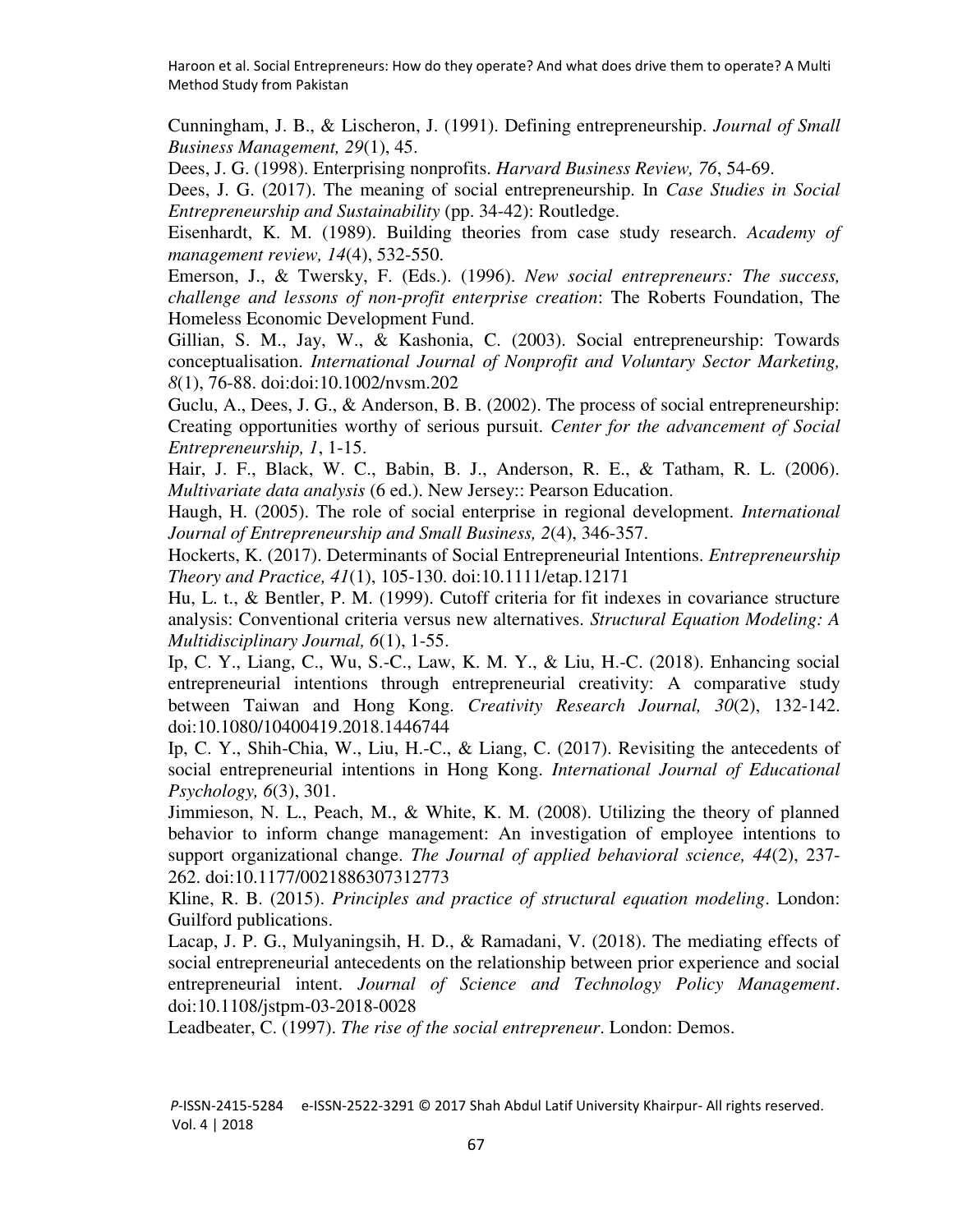<span id="page-15-2"></span>Liang, C., Chang, C.-C., Liang, C.-T., & Liu, Y.-C. (2017). Imagining future success: Imaginative capacity on the perceived performance of potential agrisocio entrepreneurs. *Thinking Skills and Creativity, 23*, 161-174.

<span id="page-15-15"></span>Liñán, F., & Chen, Y. W. (2009). Development and Cross‐Cultural application of a specific instrument to measure entrepreneurial intentions. *Entrepreneurship Theory and Practice, 33*(3), 593-617.

<span id="page-15-1"></span>Liu, H.-C., Ip, C. Y., & Liang, C. (2018). A New runway for journalists: On the intentions of journalists to start social enterprises. *Journal of Entrepreneurship, Management and Innovation, 14*(2).

<span id="page-15-9"></span>Mair, J., & Martí, I. (2006). Social entrepreneurship research: A source of explanation, prediction, and delight. *Journal of World Business, 41*(1), 36-44. doi:10.1016/j.jwb.2005.09.002

<span id="page-15-11"></span>Maqsood, A., & Laghari, J. (2003). Social enterpreneurship in Pakistan: A Pakistani perspective. *Journal of Independent Studies and Research (JISR), 1*(2), 1-6.

<span id="page-15-6"></span>Martin, R. L., & Osberg, S. (2007). *Social entrepreneurship: The case for definition* (Vol. 5). Stanford: social innovation review Stanford.

<span id="page-15-14"></span>Nicholls, A. (2008). Introduction: The meanings of social entrepreneurship. In A. Nicholls (Ed.), *Social entrepreneurship: New models of sustainable social change*. Oxford: Oxford University Press.

<span id="page-15-4"></span>Peredo, A. M., & McLean, M. (2006). Social entrepreneurship: A critical review of the concept. *Journal of World Business, 41*(1), 56-65. doi:10.1016/j.jwb.2005.10.007

<span id="page-15-12"></span>Robson, C. (1993). *Real world research: A resource for social scientists and practitioner researchers*. Cambridge, USA: Blakewell.

<span id="page-15-13"></span>Robson, C., & McCartan, K. (2016). *Real world research: A resource for users of social research* 

*methods in applied settings* (Fourth ed.). Sussex, UK: John Wiley & Sons.

<span id="page-15-8"></span>Ruskin, J., Seymour, R. G., & Webster, C. M. (2016). Why create value for others? An exploration of social entrepreneurial motives. *Journal of Small Business Management, 54*(4), 1015-1037. doi:10.1111/jsbm.12229

<span id="page-15-0"></span>Ruvio, A. A., & Shoham, A. (2011). A multilevel study of nascent social ventures. *International Small Business Journal, 29*(5), 562-579.

<span id="page-15-7"></span>Samer, A.-S. (2012). Social entrepreneurship: Definition and boundaries. *Technology Innovation Management Review, 2*(2).

<span id="page-15-16"></span>Singh, J., Rhoads, G. K., & Marinova, D. (2016). Frontline store manager's entrepreneurial orientation for merchandising and service role performance: Scale development and validation. In *Marketing Challenges in a Turbulent Business Environment* (pp. 93-98): Springer.

<span id="page-15-5"></span>Steyaert, C., & Hjorth, D. (Eds.). (2008). *Entrepreneurship as social change: A third new movements in entrepreneurship book* (Vol. 3): Edward Elgar Publishing.

<span id="page-15-3"></span>Tan, W.-L., Williams, J., & Tan, T.-M. (2005). Defining the 'social'in 'social entrepreneurship': Altruism and entrepreneurship. *The International Entrepreneurship and Management Journal, 1*(3), 353-365.

<span id="page-15-10"></span>Thompson, J., Alvy, G., & Lees, A. (2000). Social entrepreneurship–a new look at the people and the potential. *Management Decision, 38*(5), 328-338.